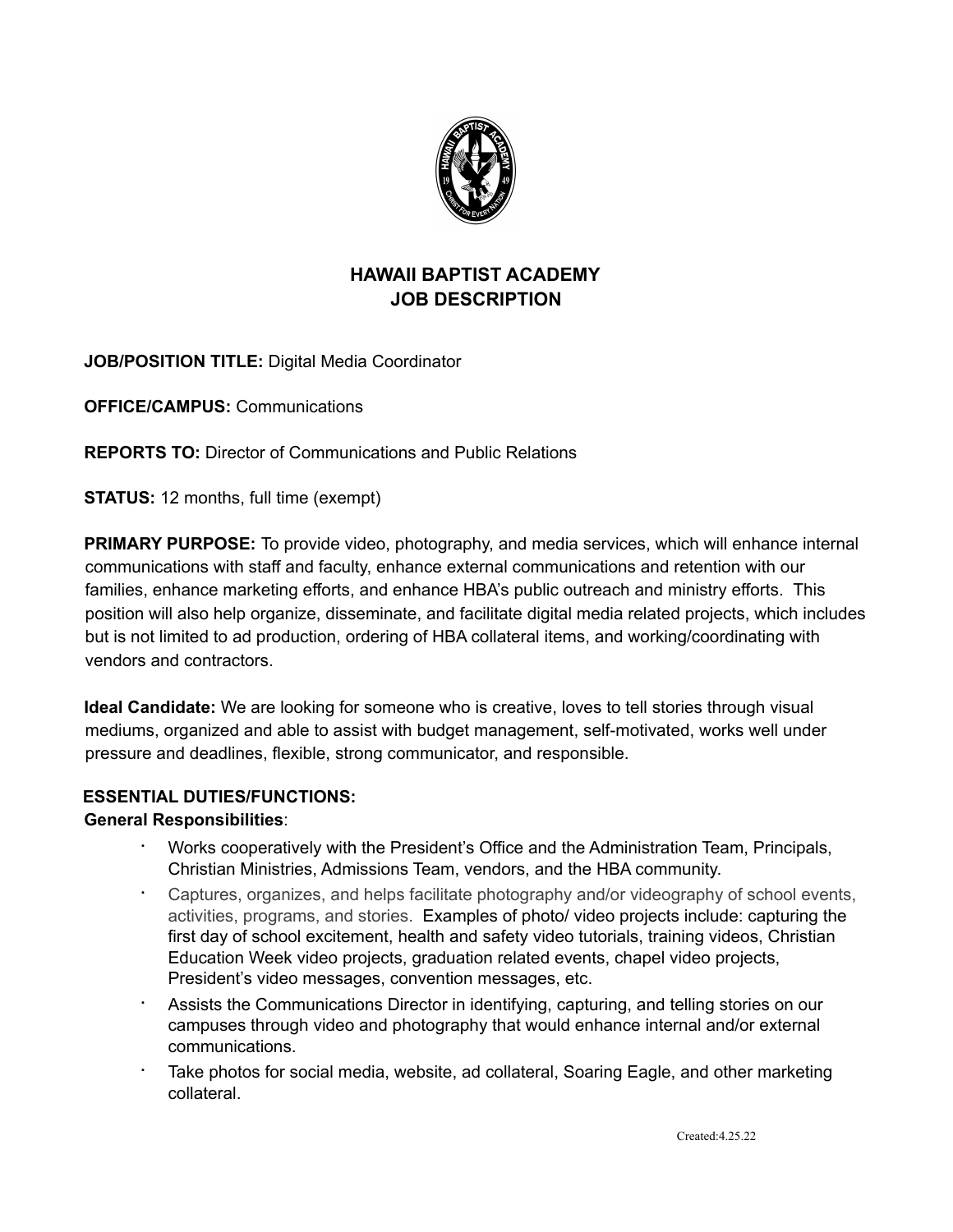- ∙ Provides input and also takes direction on all print, digital, media, and graphic collateral.
- ∙ Assist with editing chapel messages into bite-size pieces that can be shared with our greater community.
- ∙ Helps facilitate the ordering, invoices, tracking, and budget management of HBA collateral handled through the Communications Office which includes items such as letterhead, envelopes, business cards, banners, brochures, t-shirts, flyers, and more. Works with advertising vendors and contractors, facilitates invoices, and helps track budget.

#### **OTHER DUTIES/FUNCTIONS**:

- ∙ Keeps media library and media buys organized
- ∙ Shares videos and photography for other HBA needs (i.e. yearbook)
- ∙ Helps manage HBA's YouTube channel and HBA's other social media and online platforms
- ∙ Other duties as assigned

**CORE COMPETENCIES REQUIRED OF ALL EMPLOYEES OF HBA:** An employee of HBA must demonstrate the following core competencies:

- Christ-like Conduct. Imitate the life of Jesus Christ and take on his behavior, mindset, choices, and character, and apply it to everyday life. Exhibit love, humility, compassion, and servanthood, and allow God the opportunity to work in us and to manifest His Glory within us.
- Passion for Our Calling. Respond to God's passion in our hearts to complete the things He calls us to do. Acknowledge that passion encompasses more than the work, it taps into one's whole life purpose. Reward of wages and prestige are peripheral to using the God-given gifts and talents to have an effect on the greater good and an impact beyond oneself. Yield passionately to God's calling to live a life full of joy, satisfaction, and true fulfillment.
- Teamwork. Promotes teamwork through building consensus to develop mutual trust, respect, and commonality of goals. Supports team decisions, collaborates with others to develop team solutions, builds consensus, and resolves conflict.
- Customer Focus. Organizes and prioritizes resources to focus on and exceed customer expectations. Make it "easy to do business with" HBA. Demonstrate understanding, helpfulness, sensitivity, and a concern of the needs and feelings of external and internal customers.
- Effective Communication. Listens carefully to feedback and others' views and asks clarifying questions to confirm understanding. Clearly states views and opinions. Actively takes responsibility to ensure there is mutual understanding in all viewpoints and communication. Effectively adapts oral and written communication to the needs and interests of the target audience. Openly shares information in a timely manner with others who need that information.
- Results Orientation. Can be counted on to achieve assigned or promised results in a timely manner by utilizing resources effectively. Clarifies expectations and measurements of performance. Seeks guidance or other resources needed. Takes personal ownership for results by holding self and others accountable for results. Shows strong desire and drive for success by identifying and overcoming obstacles. Demonstrates a sense of urgency and is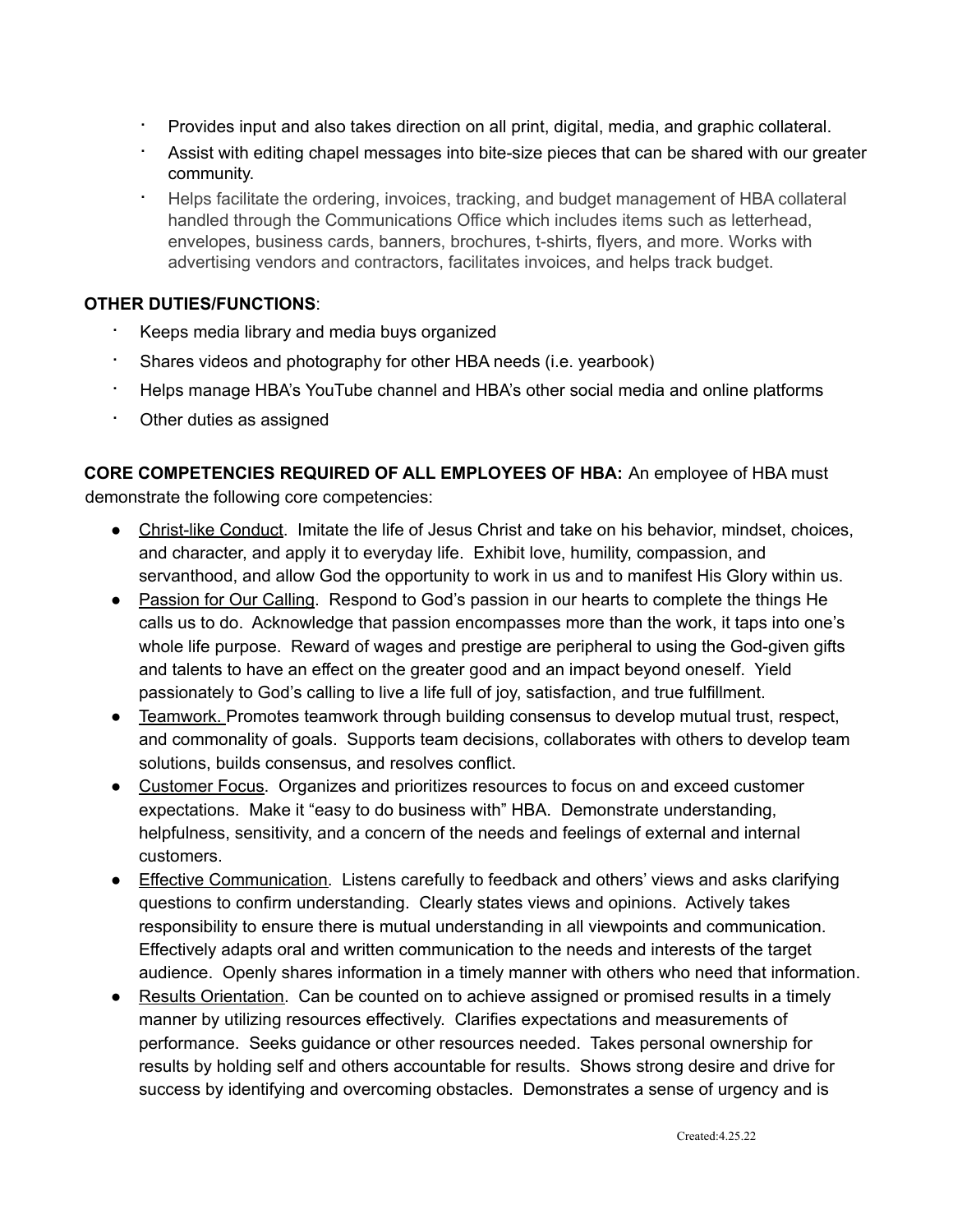persistent in using extra effort to achieve results. Focuses efforts on, and strives to attain, results that are important to the mission of HBA and specific department goals.

- Practical Thinking and Decision-Making. Identifies, defines, and focuses on specific problems or issues. Determines information needs; collects, analyzes, interprets, and develops it for use in making decisions. Makes timely and appropriate decisions driven by the information, the needs of the organization, and the need for innovation and creativity to accomplish assigned tasks.
- Continuous Improvement. Strives to continually improve one's own job performance and to better the work environment, work quality, results, and how the work is done. Accepts both the need for and positive potential of change in the workplace. Willing to take managed risk to test approaches that may better satisfy a customer's needs or to meet HBA's needs and goals. Develops alternative and imaginative solutions and approaches to problems. Actively looks for opportunities to redesign and improve work methods and makes changes to improve operating efficiency and quality of output.
- Supporting and Leading Change. Participates in all aspects of both the organizational and process oriented change cycles to accomplish the goals set for their particular level of responsibility. Identifies, plans for, and leads change needed to support HBA's mission and values.

## **WORKING CONDITIONS:**

- ∙ Equipment and Software Use: Computer, iPad, Digital Camera and multiple lenses, video camera, teleprompter, tripod, gimble, photoshop, video editing software, Google docs/calendars/forms, Blackbaud, YouTube, etc.
- ∙ Work Hours: 8:00am-4:30pm. Generally, 8 hours per day, more as needed to cover events and other school programs.
- ∙ Mental Demands: Ability to juggle multiple projects, ability to be flexible and fluid under tight deadlines, project development and management, ability to shoot video while gathering facts for photo captions, attention to detail, as well as seeing overall picture and capturing vision. Exercises good judgment, able to make sound decisions
- Physical Demands: Ability to stand for extended periods of time, moving and carrying camera equipment, walking around campus and driving to all three campuses, attending school events and field trips as needed to capture photos and video.
- ∙ Social Demands: Ability to communicate with all stakeholders in a friendly and concise way. Ability to make videography and photography subjects comfortable in front of the camera, and ability to make video and project edits and take feedback from others.

## **QUALIFICATION REQUIREMENTS**:

∙ Spiritual: Must demonstrate a living relationship with Jesus Christ as described in "The Baptist Faith and Message", the tenets of the Southern Baptist denomination.